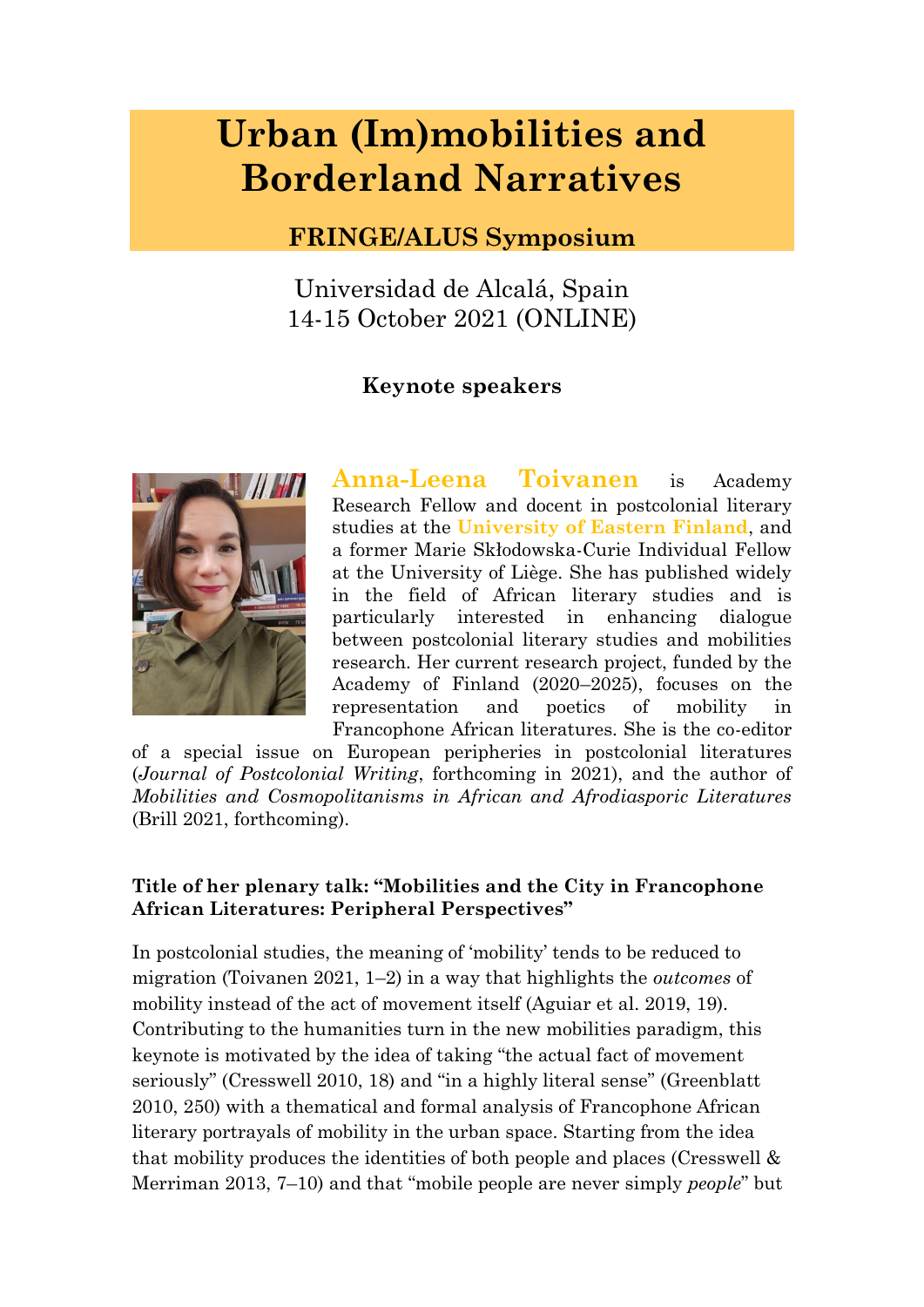are defined by the contexts in which their mobile subjectivities are generated (Cresswell 2010, 4), the keynote concentrates on the urban mobilities of two typically postcolonial mobile subjects that recur frequently in Francophone African fiction: the newcomer and the diasporic returnee. Whereas narratives featuring the figure of the newcomer are most often set in Paris and attest to the exclusion of (former) colonial subjects from the metropolitan centre and its 'modernity', diasporic returnees are on the move in their former African home cities where they no longer belong. The texts I discuss convey the notion of peripherality in diverse ways: 1) by foregrounding the perspective of mobile subjects who are outsiders in the urban space; 2) through the representation of Global South cities; and 3) with portrayals of modes of transport that allow for "peripheral" views of the city – such as aeromobility and travelling in the metro. Descriptions of mobility practices and modes of transport not only play a key role in the construction of the (post/colonial) city and the figures of the newcomer and the returnee but also have specific formal and narrative functions in the texts.

## **Johan Schimanski** is Professor of

Comparative Literature at the **University of Oslo**. He has published widely in border poetics and border aesthetics; other research interests include Arctic discourses and literary museums. He has led or been co-coordinator of major research projects in these areas, and also led a work package in the large-scale interdisciplinary EU FP7 project EUBORDERSCAPES. He has held visiting professorships in border studies and cultural



encounters at the Universities of Glamorgan and of Eastern Finland, and at in Autumn 2021 he will be guest professor at the UniGr Center for Border Studies at the Universities of Saarbrücken and Luxembourg. Recent publications include the co-edited volumes *Border Aesthetics: Concepts and Intersections* (2017, with Stephen F. Wolfe) and *Border Images, Border Narratives: The Political Aesthetics of Boundaries and Crossings* (2021, with Jopi Nyman). An edited selection of his writings on border poetics has been published in German translation: *Grenzungen: Versuche zu einer Poetik der Grenze* (2020).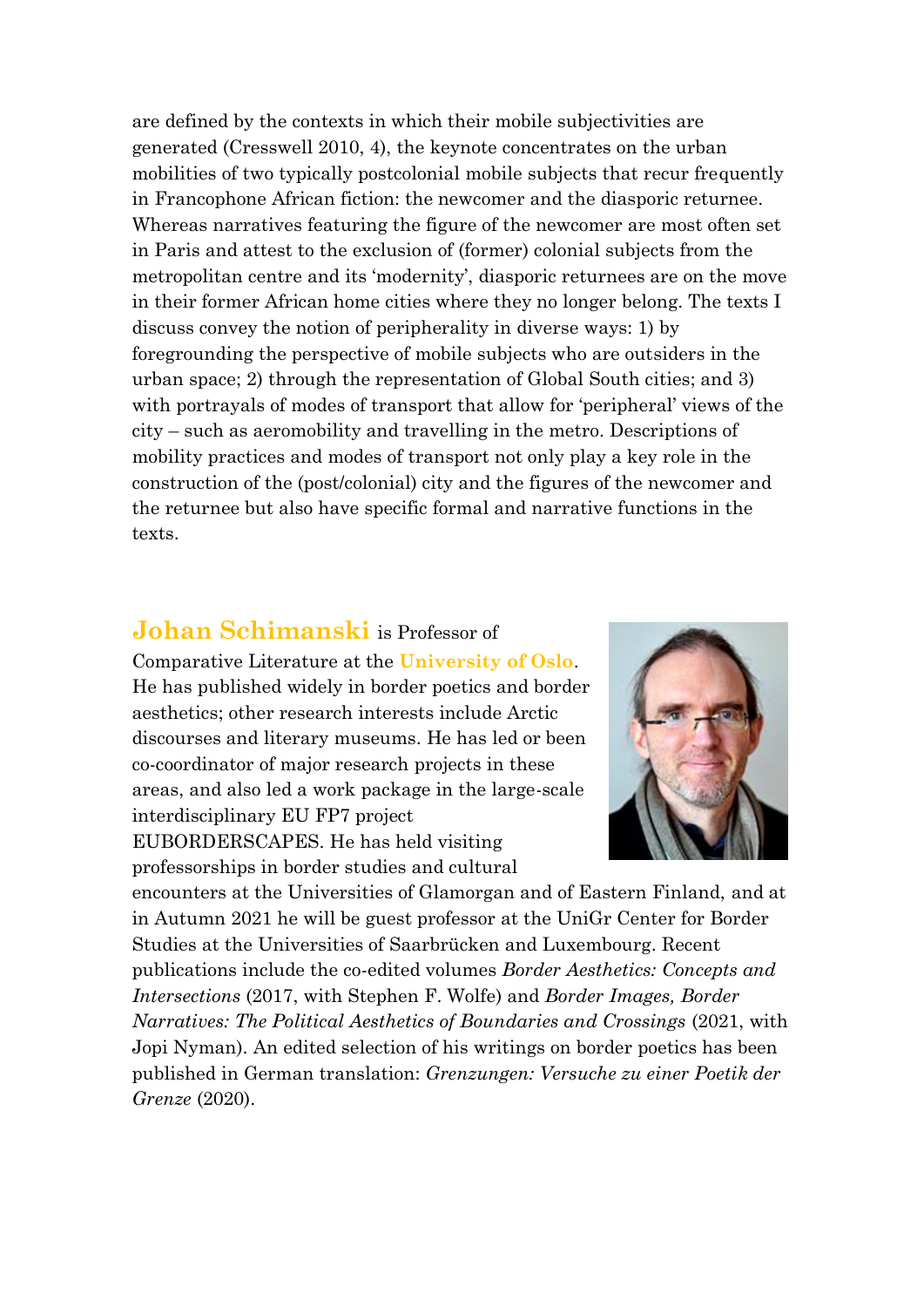#### **Title of his plenary talk**: **"Space, Borders and Cognition in Urban Diasporic Fiction"**

Literature involves characters living in spaces and events "taking place", but also the spatial existence of authors, texts and readers. But can one discuss literary spaces without addressing the boundaries and relationships that constitute them? How may border poetics serve, supplement or challenge spatial poetics? How do readers cross the borders into literary spaces?

Narrative relies on characters crossing boundaries between symbolic spaces (e.g. families, classes, cultures, life stages) – boundaries often manifested as topographical borders on different scales. One needs only think of the many novels about characters who move in and out of houses, who move between rural and urban spaces, or who move across the borders of nations. In this paper I will be examining a corpus of urban diasporic fictions set in the city of Oslo. While much contemporary migration literature in Norwegian focuses on crossings across Norway's national borders, this paper examines novels focusing on the topographical borderlands of city suburbs and the symbolic borders between cultures. Zeshan Shakar"s *Tante Ulrikkes vei* ("Aunt Ulrikke"s Street" 2017) and Maria Navarro Skaranger"s *Alle utlendinger har lukka gardiner* ("All Foreigners have their Curtains Closed" 2015), have attracted much recent attention. They follow on previous examples such as Mala Naveen's *Desiland* (2010) and the 'father' of contemporary Norwegian diasporic literature, Khalid Hussain"s *Pakkis* (1986) – as well as relating to a wider international corpus.

In approaching some of the above texts the paper expands on Anne-Maria Sturm"s work (2020) on combining the narratology of space with border poetics in the study of migration literature. However, in line with recent proposals within the interdisciplinary field of border studies, focusing specifically on urban borders (Scott 2020), the paper suggests that cognitive approaches may also be key to understanding the function of borders and cultural encounters between people, characters, readers and texts. Using elements of 4E (Embedded, Embodied, Extended, Enacted) theories of cognition already applied within literary studies (e.g. Kukkonen 2019), its sees the novels concerned as using the formal techniques at their disposal to help readers think through what it is to live on urban and diasporic boundaries.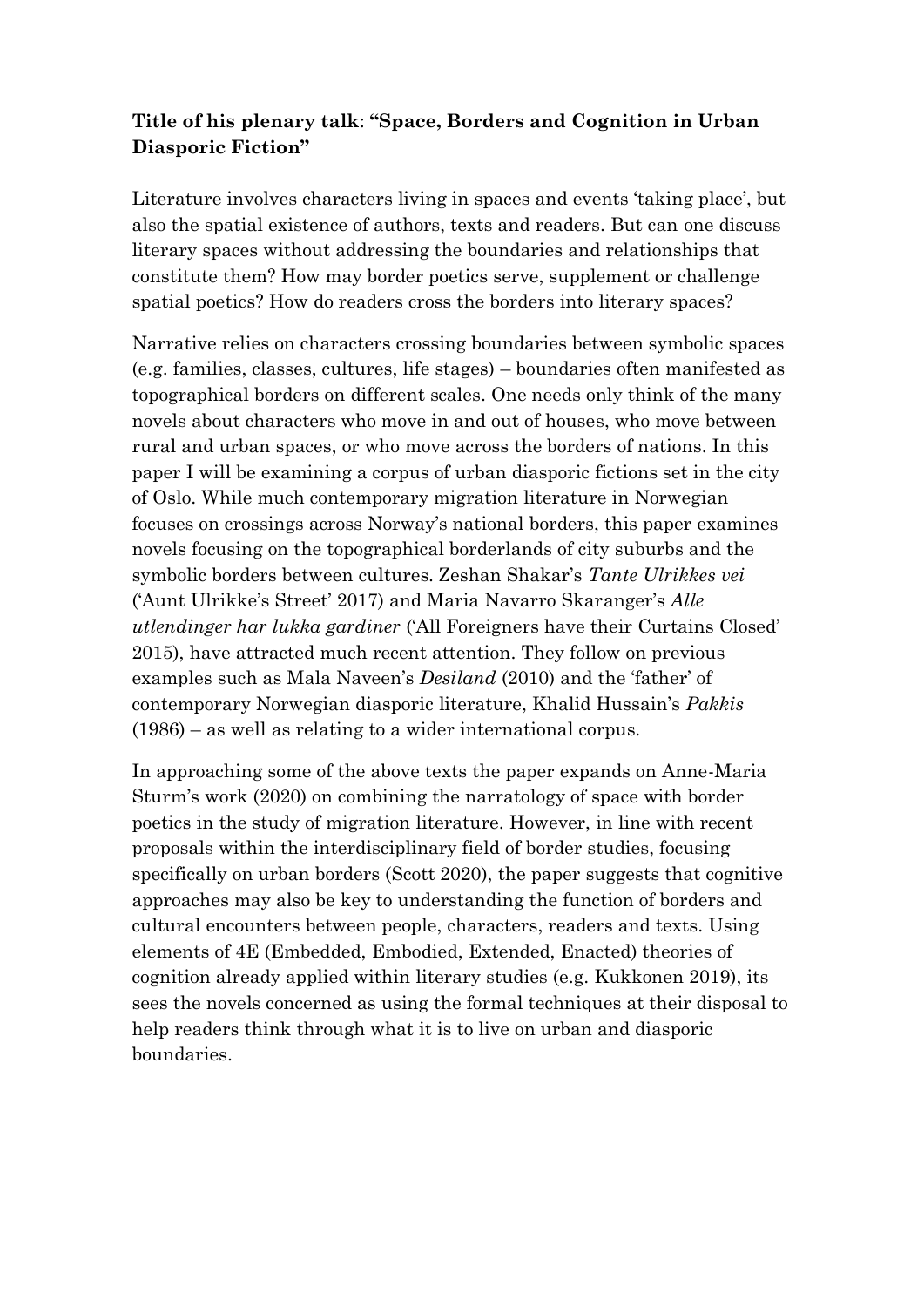**Tania Rossetto** is Associate Professor of Cultural Geography at the Department of Historical and Geographic Sciences and the Ancient World of the **University of Padova**. She is a convenor of the MoHu Centre (Centre for advanced studies in Mobility and the Humanities) and teaches about urban landscapes and cultures. Her research interests include the relationship between map studies and visual studies, the embodiment of maps, the ethnography of mapping practices, cartography and racial/ethnic otherness. She has also worked on the linkage between cartographic theory and literary



studies. Her recent book, titled Object-Oriented Cartography: Maps as Things (Routledge, 2019), establishes a dialogue between the field of map studies and object-oriented philosophy. She is currently working on Covid-19 cartographic visualities and on urban repeat photography as an experience of moving spacetimes.

#### **Title of her plenary talk: "From the Cartographic Fringes: Map Mobilizations and the Urban"**

From an experiential perspective, maps have always been involved in movement in several ways. Yet, critical and humanist readings have often complained of the ontological fixity expressed by maps, mostly considered the quintessence of immobility, or, more extremely, referring to cartographic visuals as "lifeless media" (Dodge, 2014). More recently, maps have been theoretically recognized as "interventions for liveliness" and the figure of the "map that moves" (Wilson, 2019) has become a theoretical device for endorsing a non-representational view of cartographic interventions beyond informational effectiveness.

By adopting the perspective of 'the fringe', this keynote will address three Italian case studies based on diverse movements, or mobilizations, of maps to suggest the multiple ways in which the cartographic humanities are now approaching the sensual and political life of map-like things within urban material and imaginary geographies.

The three studies will include: 1. The online circulation of a map of local resistance to anti-immigration national law (the so called Salvini decree) to suggest the possibilities for a cartographic academic public engagement; 2. The sharing of private creative pandemic cartographies to show the vibrancy of alternative mapping practices and narratives within Covid-19 urban cultures; 3. The fictional auto-narration of a mosaic Europe map in Padua to express the thing powers of neglected cartographic objects living between us in the city.